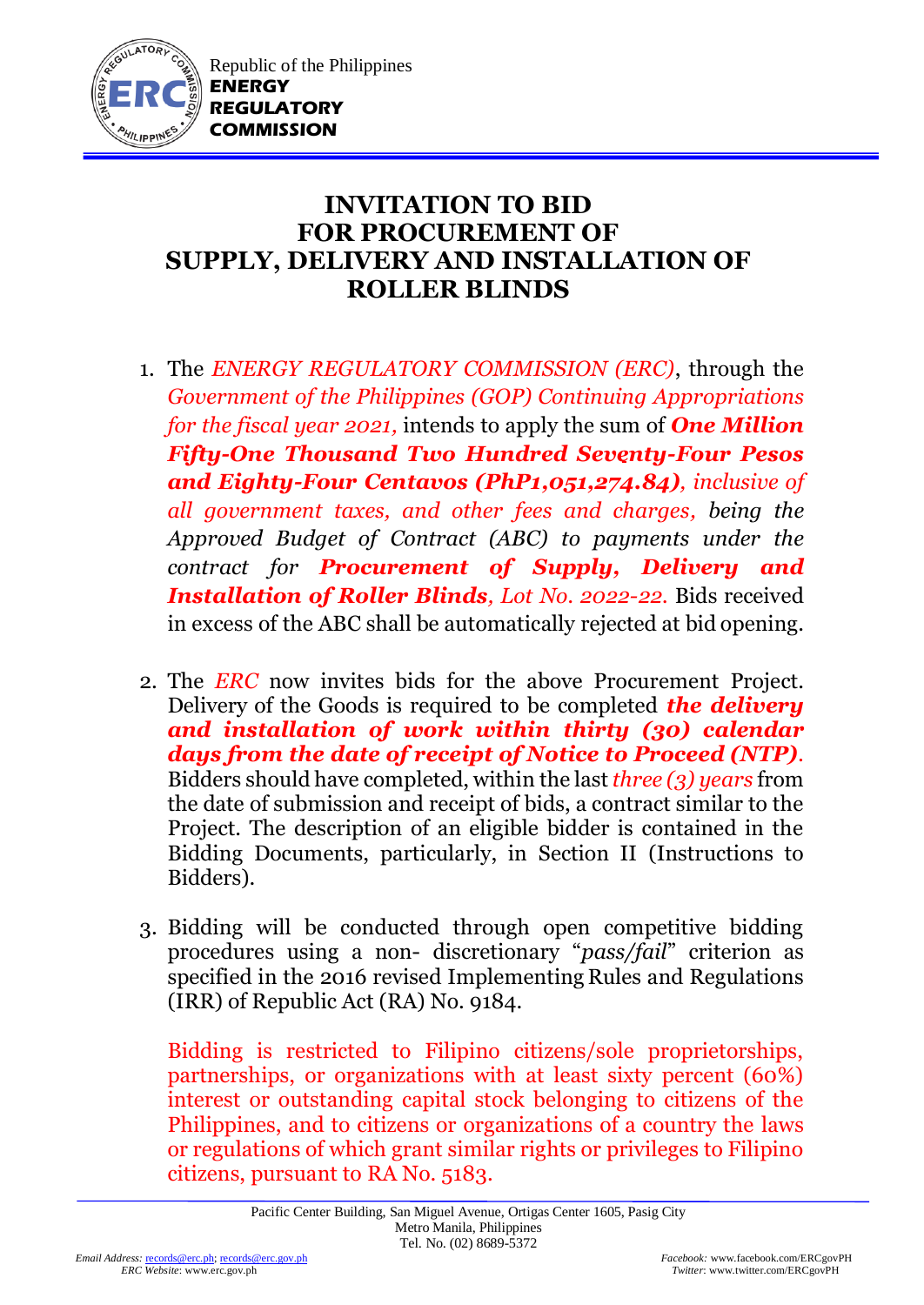- 4. Prospective Bidders may obtain further information from *ERC BAC Secretariat* and inspect the Bidding Documents at the address given below during *Monday to Friday, 09:00 A.M. to 03:00 P.M*.
- 5. A complete set of Bidding Documents may be acquired by interested Bidders on *05 April 2022* from the given address and website(s) below *and upon payment of the applicable fee for the Bidding Documents, pursuant to the latest Guidelines issued by the GPPB, in the amount of Five Thousand Pesos (PhP5,000.00)*. The Procuring Entity shall allow the bidder to present its proof of payment for the fees *in person.*
- 6. The *ERC BAC* will hold a Pre-Bid Conference<sup>1</sup> , which shall be open to prospective bidders, on *13 April 2022, 10:00 A.M. through videoconferencing via MS Teams, which can be accessed through:*

[https://teams.microsoft.com/l/meetup-](https://teams.microsoft.com/l/meetup-join/19%3Ameeting_NWRkMDU5MWMtZGVmYy00N2NjLTg1MmYtNWViYjVjNTBmZDBh%40thread.v2/0?context=%7B%22Tid%22%3A%2234a3c75d-10fe-482b-9220-04df09540e89%22%2C%22Oid%22%3A%225f074c63-51dc-4812-9356-3479a48fb753%22%7D)

[join/19%3Ameeting\\_NWRkMDU5MWMtZGVmYy00N2NjLTg1MmYtNWViYjVjNT](https://teams.microsoft.com/l/meetup-join/19%3Ameeting_NWRkMDU5MWMtZGVmYy00N2NjLTg1MmYtNWViYjVjNTBmZDBh%40thread.v2/0?context=%7B%22Tid%22%3A%2234a3c75d-10fe-482b-9220-04df09540e89%22%2C%22Oid%22%3A%225f074c63-51dc-4812-9356-3479a48fb753%22%7D) [BmZDBh%40thread.v2/0?context=%7B%22Tid%22%3A%2234a3c75d-10fe-482b-](https://teams.microsoft.com/l/meetup-join/19%3Ameeting_NWRkMDU5MWMtZGVmYy00N2NjLTg1MmYtNWViYjVjNTBmZDBh%40thread.v2/0?context=%7B%22Tid%22%3A%2234a3c75d-10fe-482b-9220-04df09540e89%22%2C%22Oid%22%3A%225f074c63-51dc-4812-9356-3479a48fb753%22%7D)[9220-04df09540e89%22%2C%22Oid%22%3A%225f074c63-51dc-4812-9356-](https://teams.microsoft.com/l/meetup-join/19%3Ameeting_NWRkMDU5MWMtZGVmYy00N2NjLTg1MmYtNWViYjVjNTBmZDBh%40thread.v2/0?context=%7B%22Tid%22%3A%2234a3c75d-10fe-482b-9220-04df09540e89%22%2C%22Oid%22%3A%225f074c63-51dc-4812-9356-3479a48fb753%22%7D) [3479a48fb753%22%7D](https://teams.microsoft.com/l/meetup-join/19%3Ameeting_NWRkMDU5MWMtZGVmYy00N2NjLTg1MmYtNWViYjVjNTBmZDBh%40thread.v2/0?context=%7B%22Tid%22%3A%2234a3c75d-10fe-482b-9220-04df09540e89%22%2C%22Oid%22%3A%225f074c63-51dc-4812-9356-3479a48fb753%22%7D)

- 7. Bids must be duly received by the BAC Secretariat through manual submission at the office address indicated below on or before *26 April 2022, 10:00 A.M.* Late bids shall not be accepted. Bidders are requested to submit one (1) original and one (1) copy of their bids. Bidders are likewise requested to bring the originals of the documents submitted and present the same for comparison during the bid opening.
- 8. All Bids must be accompanied by a bid security in any of the acceptable forms and in the amount stated in **ITB** Clause 14.
- 9. Bid opening shall be on *26 April 2022, 10:00 A.M.* at the given address below. Bids will be opened in the presence of the bidders' representatives who choose to attend the activity.
- 10. The *ERC* reserves the right to reject any and all bids, declare a failure of bidding, or not award the contract at any time prior to contract award in accordance with Sections 35.6 and 41 of the 2016 revised IRR of RA No. 9184, without thereby incurring any liability to the affected bidder or bidders.

1

<sup>&</sup>lt;sup>1</sup> May be deleted in case the ABC is less than One Million Pesos (PhP1,000,000) where the Procuring Entity may not hold a Pre-Bid Conference.